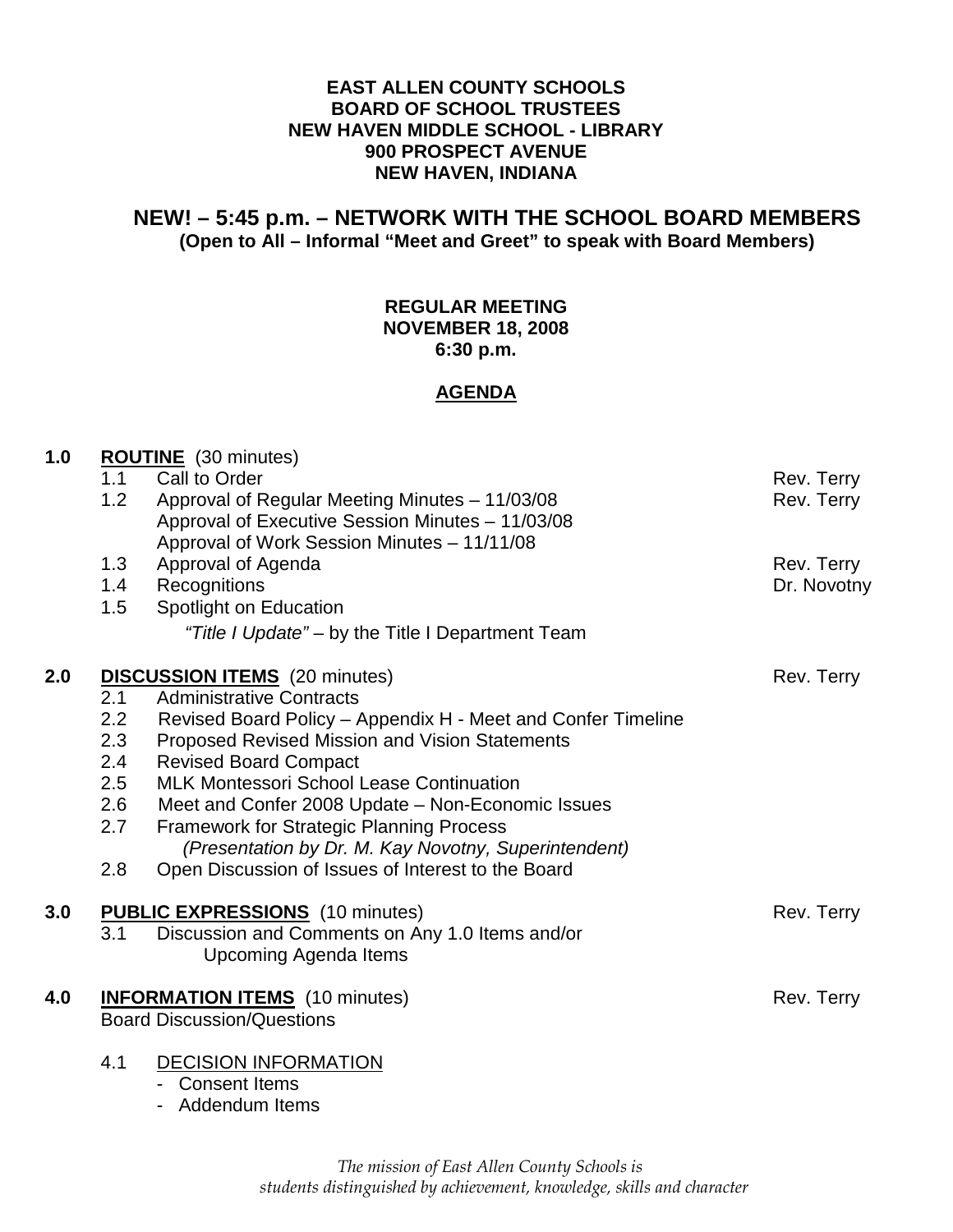## **EAST ALLEN COUNTY SCHOOLS BOARD OF SCHOOL TRUSTEES NEW HAVEN MIDDLE SCHOOL - LIBRARY 900 PROSPECT AVENUE NEW HAVEN, INDIANA**

#### **REGULAR MEETING NOVEMBER 18, 2008 6:30 p.m.**

# **AGENDA (continued)**

## 4.2 INCIDENTAL INFORMATION

- EACS Community Leadership Academy

(Presentation by Mrs. Tamyra Kelly, Public Relations Liaison)

- Promulgation of:
	- -Revised Administrative Policy 3560 Public Records Retention/Disposition
	- -New Administrative Policy 3570 E-Mail Retention, Preservation, and Storage Policy
	- -Revised Administrative Policy 6108 Acceptable Use Policy Access to Electronic Information, Services and Networks (New Section 4 and Exhibit A)
- Apply For and Receive Response to Intervention (RTI) Funds
- Architect Recommendation Leo Elementary School HVAC Project
- Architect Recommendation Feasibility Study
- Monthly Financial Status Report
- Financial Report
- Food Service Activity Report

## **5.0 ACTION ITEMS** (5 minutes) **Rev. Terry** Rev. Terry

- 5.1 Authorization for Superintendent to Issue Preliminary Notice of Non-Renewal of Certain Administrators Contracts
- 5.2 Revised Board Policy Appendix H Meet and Confer Timeline
- 5.3 Proposed Revised Mission and Vision Statements
- 5.4 Revised Board Compact
- 5.5 Resolution Re: MLK Montessori School Lease Continuation
- 5.6 Meet and Confer Area of Disagreement Paraprofessional Non-Economic Proposal #1
- 5.7 Meet and Confer Area of Disagreement Paraprofessional Non-Economic Proposal #2

# **6.0 CONSENT ITEMS** (15 minutes) Rev. Terry

- 6.1 Payroll Claims
- 6.2 Vendor Claims
- 6.3 Donations, Gifts and Extracurricular Expenditures
- 6.4 Personnel Report
- 6.5 Meetings and Conferences
- 6.6 Apply For and Receive 2009 Lilly Endowment Teacher Creativity Fellowship Program Grant
- 6.7 Apply For and Receive 2008-09 Refugee Children School Impact Program Grant
- 6.8 Approval to Pay Year-End Claims
- 6.9 Meet and Confer Revised Administrative Policy 4212.5 Food Service Employees (Sections 7 and 8)
- 6.10 Meet and Confer Revised Administrative Policy 4215 Secretaries (Sections 15 and 18)
- 6.11 Meet and Confer Revised Administrative Policy 4215.5 Paraprofessionals (Sections 19 and 23)
- 6.12 ACELINK Memorandum of Understanding
- 6.13 Resolution Re: Bid for Purchase of Gasoline and Diesel Fuel